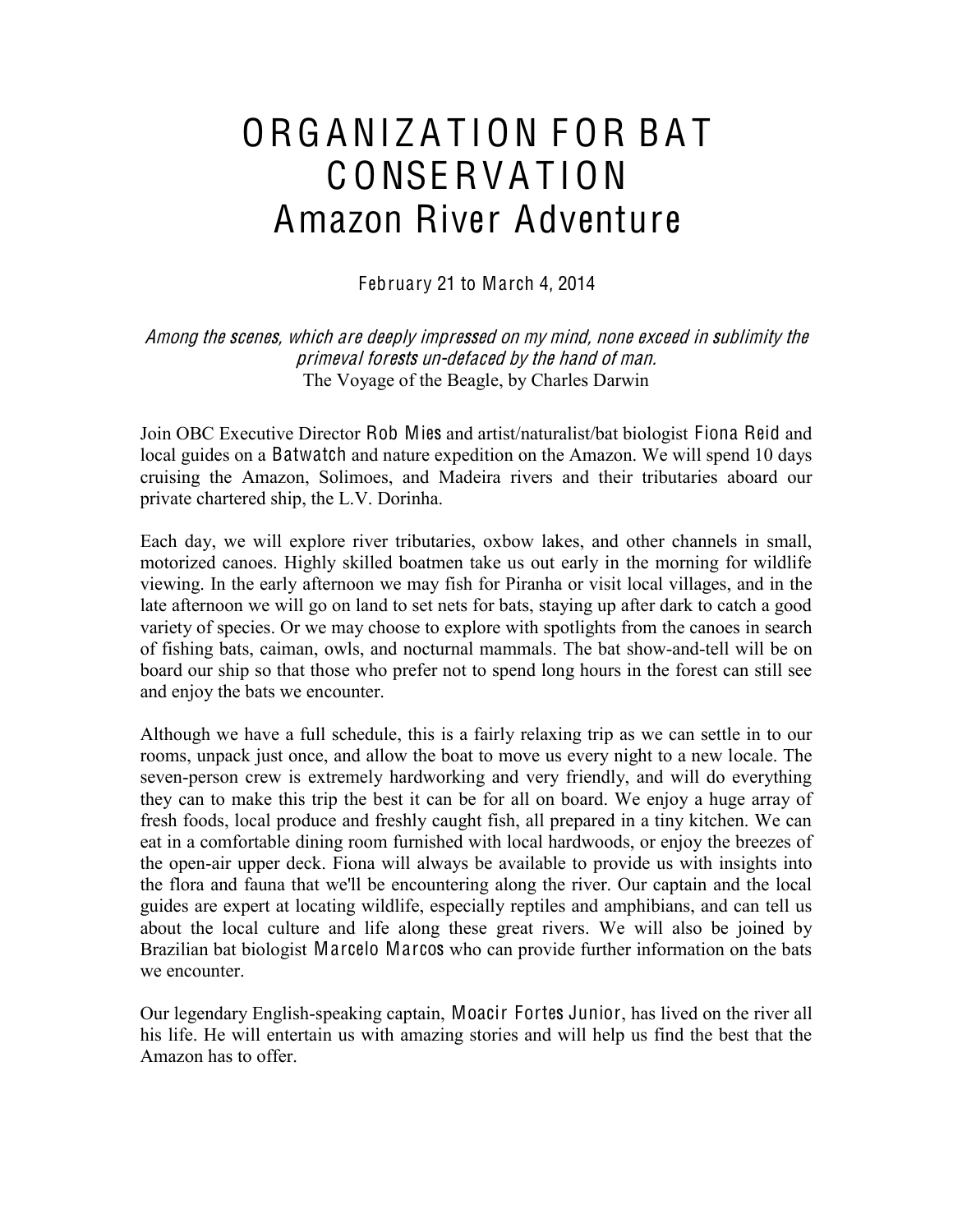## Daily Itinerary (subject to change at any time)

#### Feb 21 **±** Day 1.

We'll meet in Miami airport in the late afternoon for our TAM flight to Manaus. Our Manaus flight arrives at 11.30 p.m. and we will transfer (about a 10 minute drive) directly to our boat, parked on the dock outside the Hotel Tropical.

Note: flight <sup>c</sup>ost i<sup>s</sup> not included in your tour <sup>c</sup>ost. Pleas<sup>e</sup> do not book flights until th<sup>e</sup> trip i<sup>s</sup> <sup>c</sup>onfirmed and <sup>w</sup><sup>e</sup> <sup>c</sup>an <sup>s</sup>upply you with detail<sup>s</sup> <sup>o</sup>f th<sup>e</sup> group flight. Early arrival<sup>s</sup> may stay <sup>a</sup>t th<sup>e</sup> Hotel Tropical and join th<sup>e</sup> group on board.

Feb 22 **±** Day 2.

We will wake up in a small tributary south of the Amazon River, grab a coffee, and go onto the upper deck to view the sunrise across the water, seeing parrots flying overhead and hearing the sounds of the forest all around us. We can look for waders, sloths and other birds as the group gradually emerge from their comfortable cabins and take in their new surroundings. After a sumptuous buffet breakfast we will board our three motorised canoes and take off in search of wildlife, traveling along narrow forested streams and through more open marshy areas, rich with raptors. We may see Squirrel Monkeys and we should hear the roar of Red Howlers. After lunch we may have a siesta or a swim in an area of clear water. We will move on a little and find a good spot, perhaps behind an isolated farm with forested trails, where we can set up our bat nets tonight. Some of the group may opt to go out after dark, spotlighting for wildlife from the comfort of the canoes. Later we will all reunite on board for a late dinner and a bat show-and-tell on the upper deck.

Feb 23 to March 02 **±** Day 3 to Day 10.

Each day on the Amazon brings a new adventure and new insight into this wonderful area. We will make our way downriver paralleling the Amazon via a series of "shortcuts"  $-$  our captain's favorite means of travel! What we will do is take the canoes and cut a new path through flooded forest from one river system to another, while our boat takes a longer route around and joins us. In this manner, we will encounter a variety of forest-dwelling mammals, bird, frogs and reptiles, all from the canoes. There will be time to visit the Caboclos (resident peoples along the river), and we will be stopping at some communities, including Parintins, the home of the biggest festival in the north of Brazil. The Boi Bumba Festival is held here in June and is based on a legend involving a young woman, her husband and a bull (it has a happy ending!). We plan to travel as far as Santarem, a town with beautiful beaches and a rich array of monkeys in the surrounding forests. This is about 500 miles from our starting point in Manaus. On our way back we will visit the historical town of Óbidos, founded in 1697 and located in the narrowest part of the Amazon.

Our days usually start with an early expedition in search of wildlife. We will have a coffee and light snack then board the canoes to look for birds and monkeys. Some days the boatmen paddle us and do not use the motors, so we can appreciate the sounds of the forest waking at dawn. Drifting through a maze of channels and small lakes we may see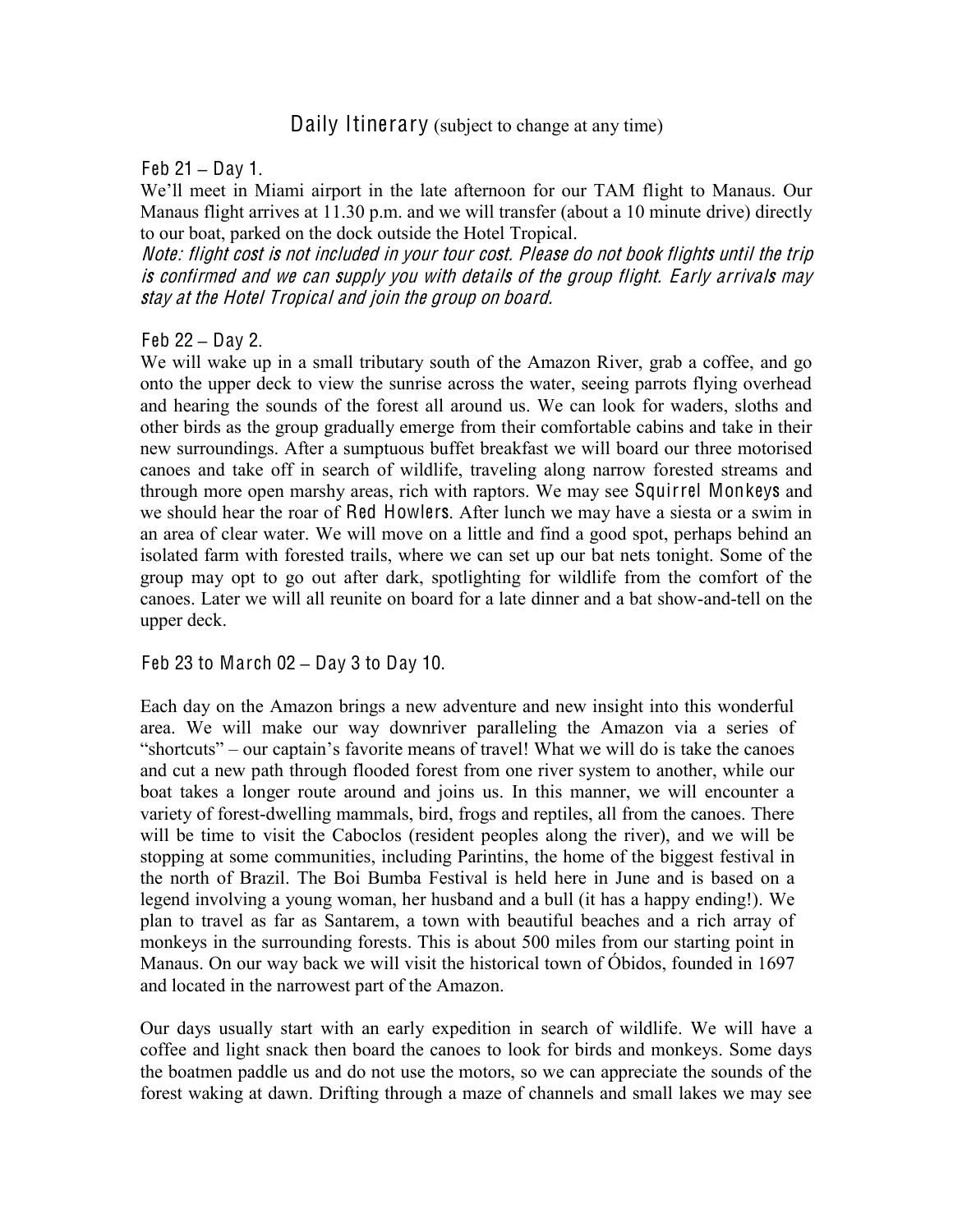Brown Capuchins and we will be on the lookout for some of the local marmosets that only occur in this region, as well as kingfishers, nunbirds, and many other bird species. We will of course also search for roosting bats such as Proboscis and White-lined bats that often use trees overhanging the water for their roosts. We will also be looking out for large Boas in the trees. As the day warms up, we head back to the ship for a hearty breakfast.

When on board we will be on the lookout for Pink and Gray River Dolphins, and birds such as Hoatzins and Toco Toucans in the trees on the bank, perhaps a Vulturine Parrot as well as Green Iguanas. We may take a hike in the forest later in the morning or in the afternoon, searching for bat roosts in "tents" or hollow trees, and looking for the local species of marmosets that can only be found in this region, some of which were newly described to science less than 20 years ago. These include the Gold-and White Tassel-eared Marmoset, Mic<sup>o</sup> <sup>c</sup>hrysoleucas, and Maues Marmoset, Mic<sup>o</sup> mauesi. We will also visit stands of Giant Water Lilies, Victoria amazonica, and other natural wonders.

We will visit areas of *Terra Preta* (literally: black earth), a soil type thought to have been manufactured in pre-Columbian times by native Brazilian farmers. This soil allows growth of trees and plants that are otherwise not found in this region; these trees are important for many of the animals. For example, the rare and local marmosets feed on fruits and exudates of several species of tree that only grow on Terra Preta soils.

Later in the day we may choose to fish for piranha or we may travel to an area of clear water (without piranha!) and enjoy a refreshing swim. Others may prefer to take a siesta in a hammock on the upper deck. Later, a team will go out to set bat nets, others may stay on board and venture out later. After dark they will take a night canoe trip to look for sloths, tarantulas, tree frogs, and night herons. Many birds can be very closely approached at night for photography, and our guides will no doubt bring a caiman or two on board for close inspection! We also have a good chance of seeing tree boas, fishing bats, and possibly large bamboo rats, tree porcupines, and owls. We will meet back on board for a late dinner and bat show-and-tell, releasing the bats near to their capture site before our ship continues to motor on while we sleep.

The return trip will be a little slower as we are travelling upriver, so we may spend some time motoring close to the bank, watching for sloths, monkeys and iguanas from the upper deck. In the late afternoon and evening as we sip our caipiriñas, we can watch bats emerge from hollow tree roosts and wheel around our ship, as we tune into their calls with a bat detector. We expect to see 30- 40 or more bat species, based on previous trips.

## March 03, Day 11.

Today we head back to Manaus, stopping in the later afternoon at the famous Wedding of the Waters, where the café-au-lait water of the Amazon meets the black water of the Rio Negro. The two colors remain separate for several kilometers, owing to differences in temperature and flow speed of each river. We will get into our canoes so we can actually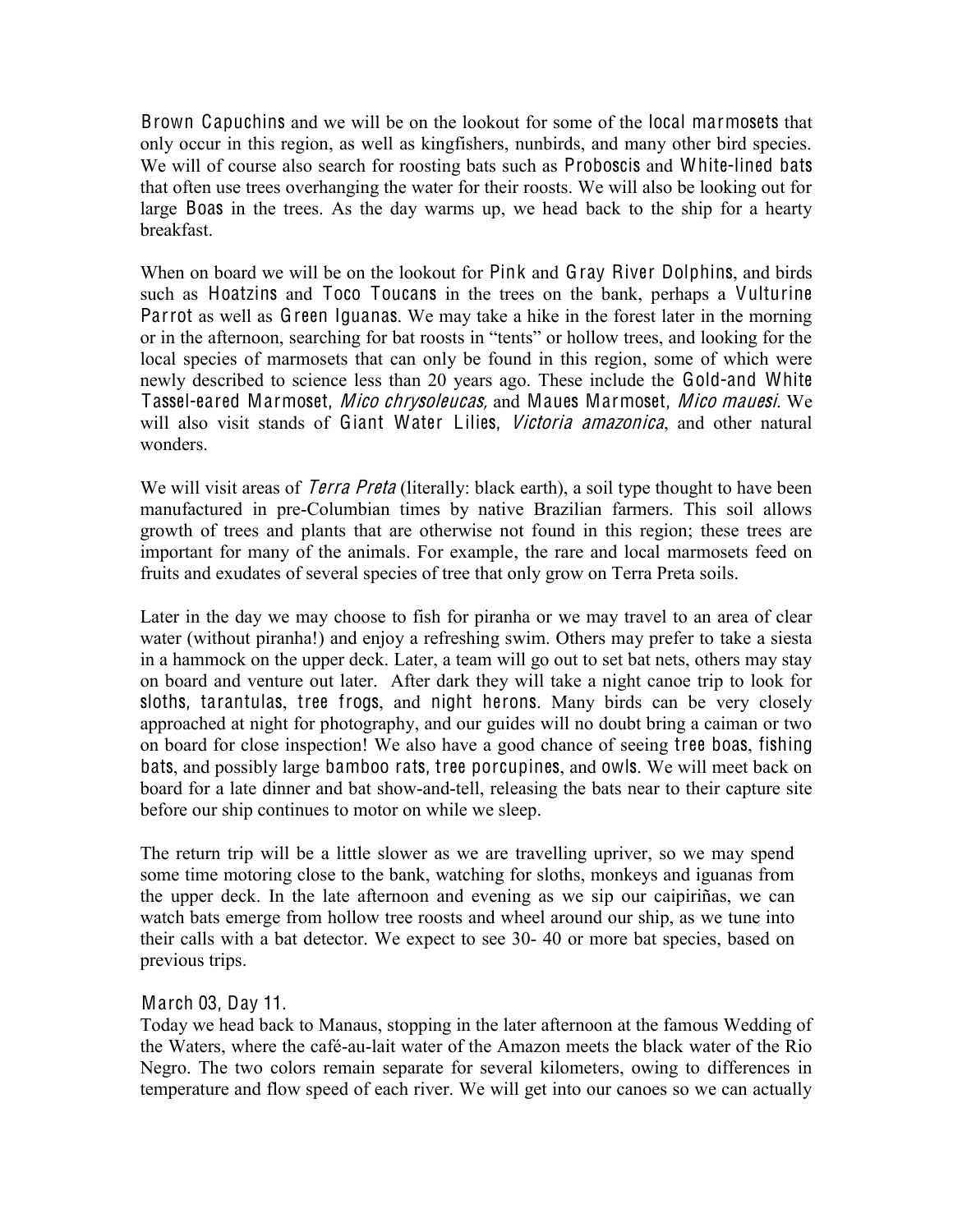feel this temperature difference for ourselves. We may see river dolphins, terns and other birds foraging here as the upwelling provides a rich area for fish. We will have a sumptuous farewell dinner on board then relax for a short time before we disembark at the Tropical Hotel and make our way direct to the Manaus Airport for our early-morning flight home. We check in at 10 p.m.

March 04, Day 12. The TAM flight leaves at about 1:00 a.m., arriving into Miami at 6:00 a.m. From here we say goodbye to our fellow travelers and connect to our homeward flights.

# A M A ZON ADV ENTURE

## **&RVW««««««86**0 from Manaus

Flights are not included in the cost of the tour.

A deposit of US \$1,000 per person is required to reserve a space on this tour. Please request a reservation form and send with your deposit.

> Organization for Bat Conservation @ Cranbrook Institute of Science 39221 Woodward Ave.: PO Box 801 Bloomfield Hills, MI 48303

## Single Supplement

If you wish guaranteed single accommodation, the single supplement for this trip is an additional US \$2,000. If you are a single traveller and are willing to share, we will try to find you a suitable roommate, if we are unable, the single supplement will apply.

## T OUR C OST INC LUDES:

- Accommodation based on double occupancy
- Ground transportation / group airport transfers
	- Meals from Feb 22 to March 03
		- Park entrance fees
	- Activities listed in the itinerary
- **Services of Tour Leaders Fiona Reid and Rob Mies** 
	- **Services of Brazilian biologist and local guides**

## TOUR COST DOES NOT INCLUDE:

- Return airfare from your home to Manaus
- **Internal flights within Brazil (if required)**
- Airport departure taxes / Brazilian Visa
- Alcoholic beverages, bottled water, and other bar drinks
	- Phone calls and items of a personal nature
		- Optional activities / travel insurance
	- Airport transfers if not travelling with group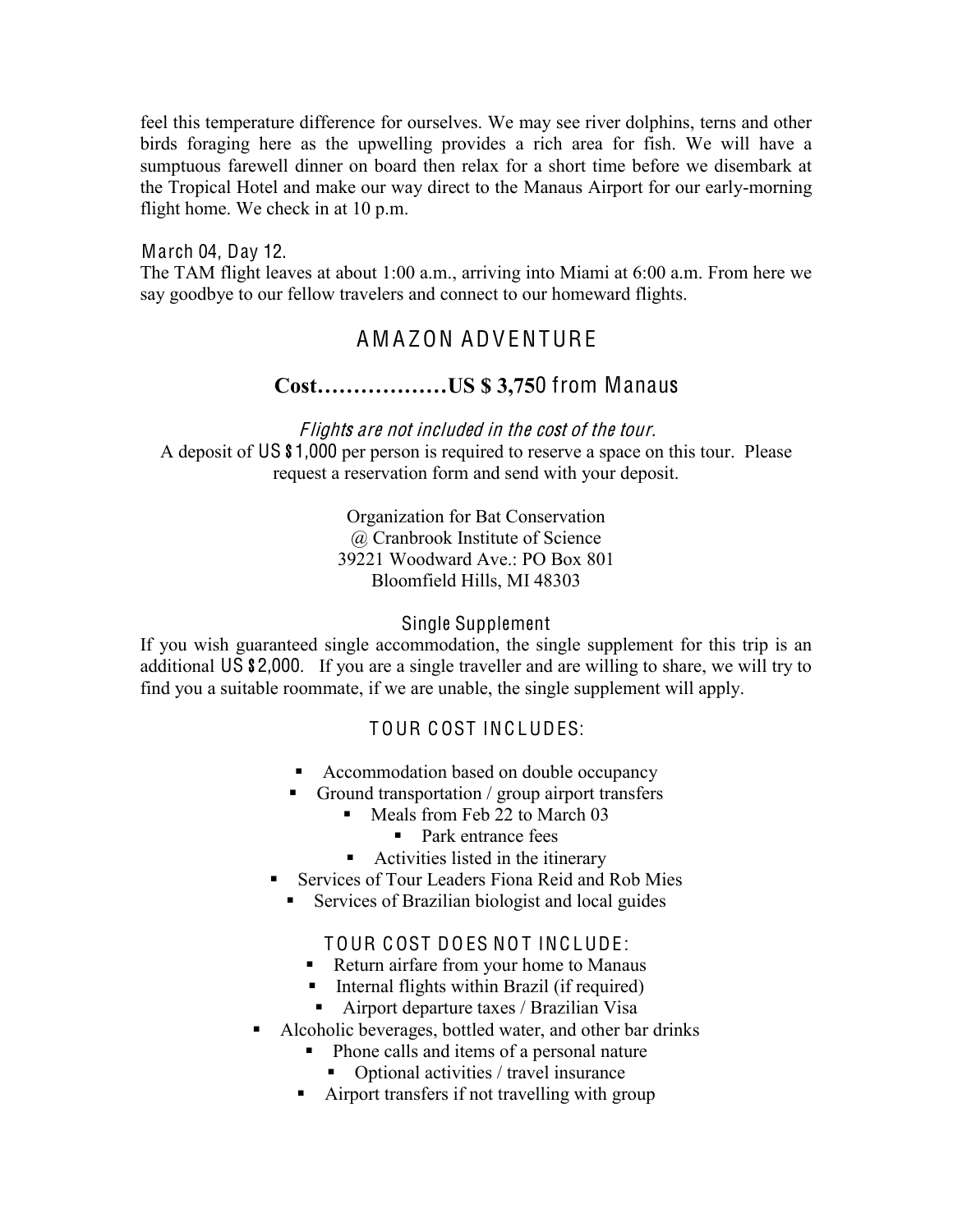Additional transportation required due to any emergency situation

## THIS TOUR IS LIMITED TO 18 PARTICIPANTS THE TOUR WILL OPERATE WITH A MINIMUM OF 14 PASSENGERS FOR SMALLER GROUPS A SMALL PARTY SUPPLEMENT WILL APPLY, AND PASSENGERS CAN CHOOSE TO WITHDRAW WITH FULL REFUND

## Cancellation Policy

In the event of a cancellation, you must notify OBC immediately and in writing. The tour price is quoted as a package. No partial refunds or credits will be given for services not used.

Cancellation fees will be charged per person as follows:

| <b>Prior to Departure</b> | Amount                                          |
|---------------------------|-------------------------------------------------|
| More than 120 days        | \$100 administration fee                        |
| $90 - 120$ days           | 100\% of deposit (\$500.00)                     |
| Less than 90 days         | Full tour cost, unless we can resell your space |

# ADDITIONAL INFORMATION

## Level of Difficulty – Moderate

On board you will need to climb one or two short flights of stairs. Boarding the flatbottomed canoes is easy and the boatmen will be on hand to assist you, but some degree of balance is helpful. All land trips are optional and most of the wildlife can be viewed from the boat or canoes. On land we will be walking at a leisurely pace, with frequent stops, on ground that is sometimes rough or uneven. Some trails may be wet and will have to be traversed carefully but are accessible to anyone who has normal walking ability and stamina. At night we will be netting bats and there may be mosquitoes and other pests. Biting spiders and dangerous snakes are found in the area.

## T ravel Insurance

We strongly recommend that you purchase insurance to cover both trip cancellation and medical emergencies. It is important to get coverage for flight cancellation on medical grounds. We can suggest a suitable insurance company upon registration. If you have your own coverage, please be sure it includes a provision for emergency evacuation.

## Flight Information for your T rip to Brazil

## International and domesti<sup>c</sup> flights ar<sup>e</sup> not included in th<sup>e</sup> tour <sup>c</sup>ost.

Please do not book your tickets until the trip has been confirmed as operating. At that time we will provide you with our itinerary so that you can join Fiona and Rob in Miami.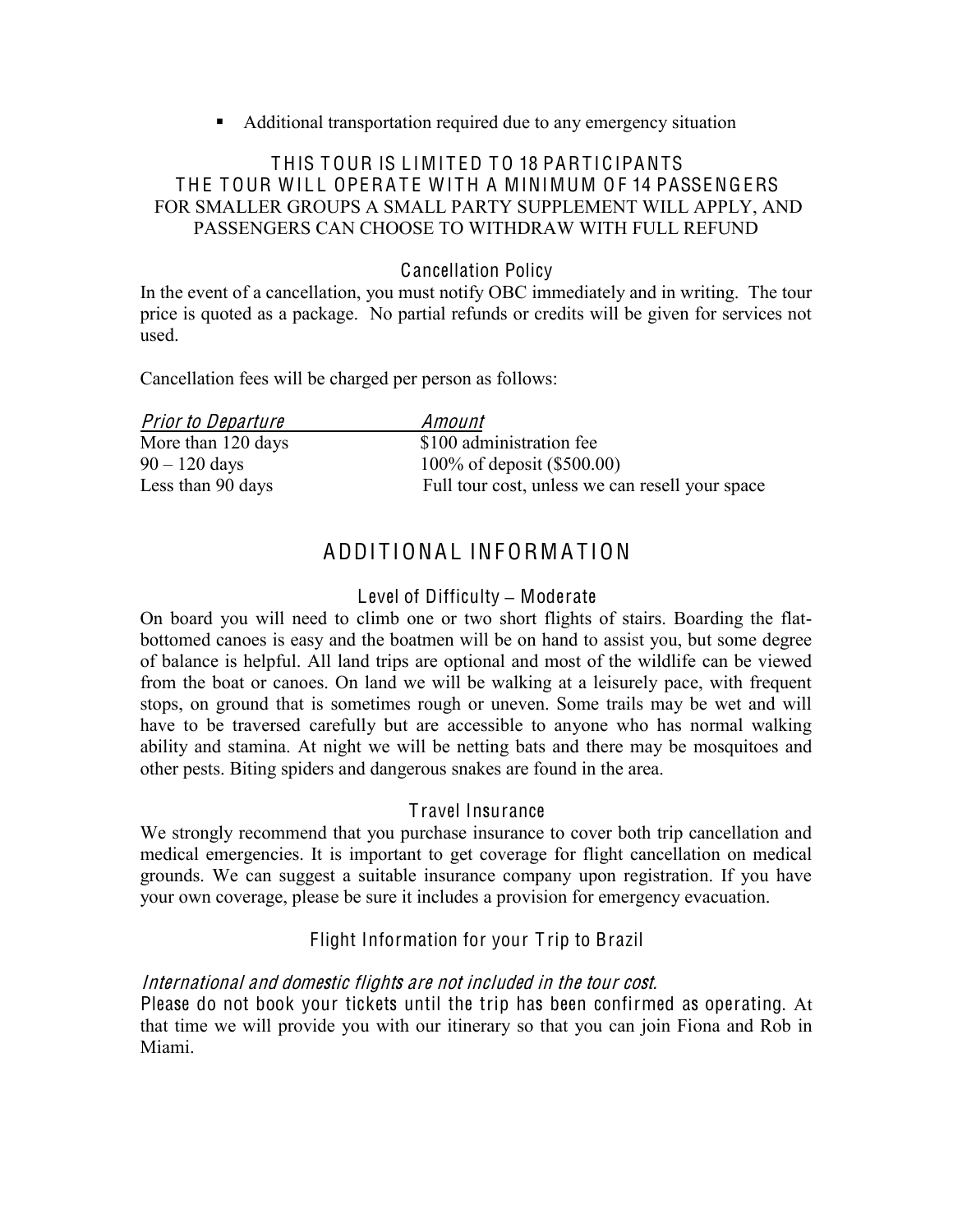## T ravel Documents

You will require a passport for your trip to Brazil. Please make sure that it is valid for six months after the date of your tour. It is advisable to take a photocopy of the information page of your passport and your air tickets, keep them in a separate part of your luggage and leave a copy with your contact person at home. In case of loss, this will make them easier to replace.

A visa is required for U.S. and Canadian citizens entering Brazil. When you sign up for this tour we will send you the pre-departure information detailing how to apply for and obtain your visa. Please be advised that visas cannot be processed earlier than three months prior to date of entry. The visa is attached directly to your passport so it will be necessary to send your valid passport to the Brazilian Consulate.

## Meals

Food in Brazil is very good, with plenty of fresh fruit, salads, and vegetables, excellent barbecued meats and interesting cheeses and desserts. Water is generally of a good standard but we suggest you use bottled water if you are off the boat or at a hotel en route. On board the boat please use the purified water for drinking (large bottles are provided at all times), do not drink from the tap water in your bathroom.

The food on board ship is delicious, featuring local and international cuisine, fresh fish, meats, fruits and vegetables, amazing cakes and desserts, all prepared in a tiny kitchen by our dedicated staff.

## Accommodations on the Tour

## L/V Dorinha

Our ship is comfortable, safe, and well appointed. It is beautifully finished on the interior with local hardwoods. The top deck is open, and provides panoramic views of passing river life as we cruise down the Amazon. Each essentially-identical two-person cabin has two bunk beds and is well equipped with storage closets, hooks and shelves, plus a private bathroom. Each cabin is air conditioned, though this is only turned on at night for sleeping. The private bathrooms have a sink, toilet and cool-water shower (the water is not heated but it is lukewarm and refreshing). Electricity is provided (110V in most cabins, some also have 220V) via a generator, which runs most of the night and on request during the day. Power outlets are two-holed or 3-holed, and accept both American style square pins and European rounded pins. Batteries can be charged at night while the boat generator is on. Laundry service is provided free of charge.

## Currency and Currency Exchange

Since all tour costs are included in the tour fee, you will only need money for personal expenses such as bottled water, bar drinks (sodas and alcoholic beverages), postcards and souvenirs.

The currency in Brazil is the Reais (BRL). At the time of writing,  $$1.00 \text{ US} = 2.0 \text{ BRL}$ . You should be able to convert some US\$ at the airport or with our captain at the beginning of the tour.

At the end of the trip you may want to have a small amount of money for shopping at the Manaus Airport. You can generally use small denominations of US currency here.